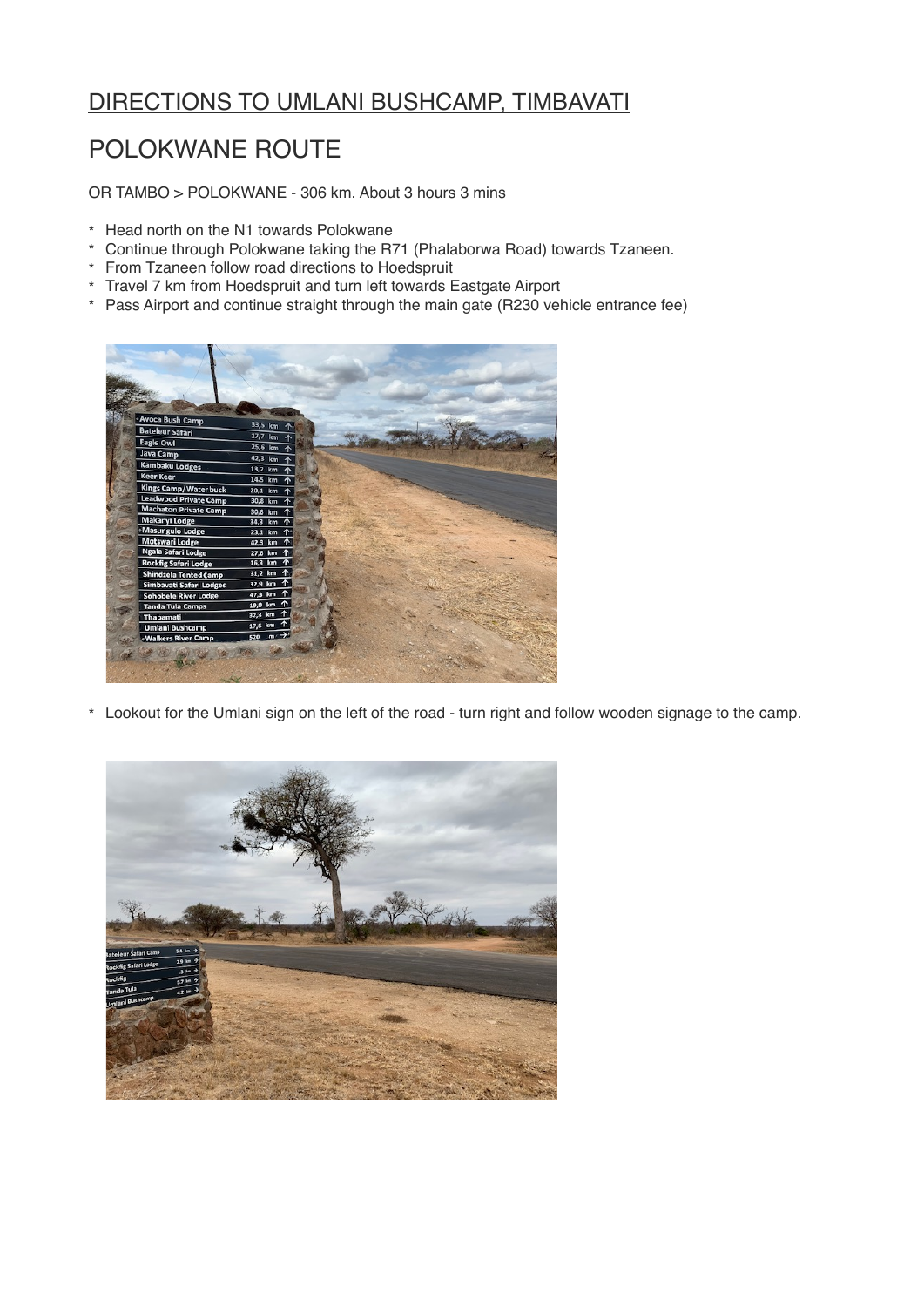## **DETAILED ROAD DIRECTIONS**

1. Head south on O.R. Tambo Airport Rd 0.8 km

2.

Slight left onto the R21 N ramp to City Center/Kempton Park/Pretoria 0.8 km

#### 3.

Merge onto R21 Toll road 19.3 km

#### 4.

Keep right to stay on R21 Toll road 16.2 km

## 5.

Take exit 134 for N1 N toward Polokwane Toll road 2.2 km

## 6.

Merge onto N1 Toll road 123 km

#### 7.

Continue straight to stay on N1 Toll road 136 km

# 8.

Take the ramp to N1/R71 0.2 km

#### 9.

Continue onto N1/R71 1.8 km

#### 10.

Continue onto R101 2.7 km

# 11.

Slight left toward Nelson Mandela Dr/Nelson Mandela Sb St 83 m

12. Slight left onto Nelson Mandela Dr/Nelson Mandela Sb St Continue to follow Nelson Mandela Dr 2.0 km

13. Turn right onto Fluoorspar St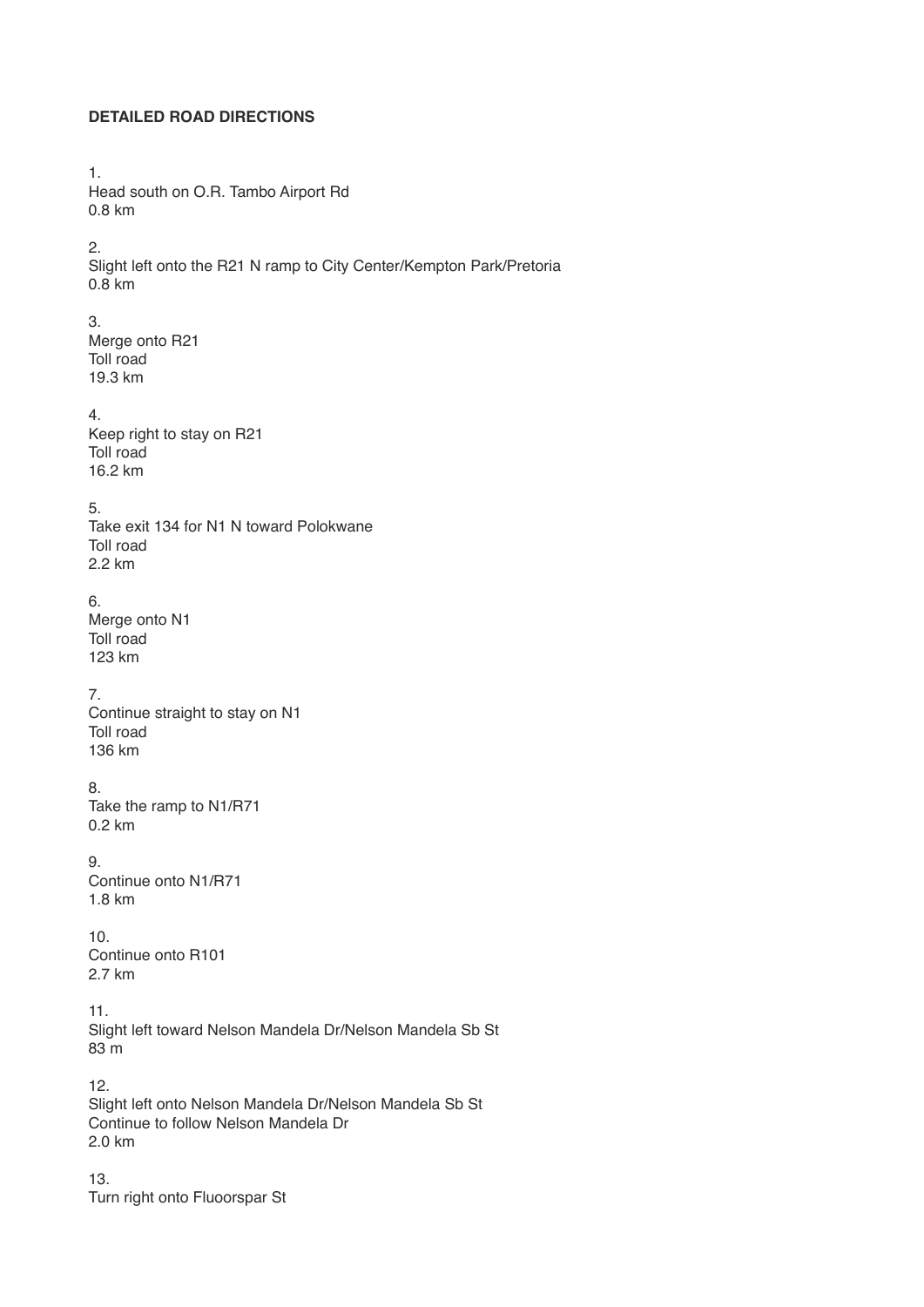0.2 km 14. Turn right at the 1st cross street onto Silicon St 0.1 km 15. Turn left to stay on Silicon St 0.6 km 16. Continue onto Hospital St 0.2 km 17. Turn left onto Market St/R101 30 m 18. Slight left onto Market St  $0.2$  km POLOKWANE > UMLANI BUSHCAMP 239 km. About 2 hours 55 mins1. 1. Head east on Game Nb Main Rte toward Market St 75 m 2. Turn left onto Landdros Mare St/R101 1.7 km 3. Turn right onto Potgieter Ave 2.5 km 4. Continue onto Webster St 0.1 km 5. Turn left onto Jorissen St 0.6 km 6. Turn right onto Munnik Ave 0.2 km 7. Turn left onto Grobler St 3.9 km 8. Continue onto R71 0.6 km 9. At the roundabout, take the 2nd exit and stay on R71